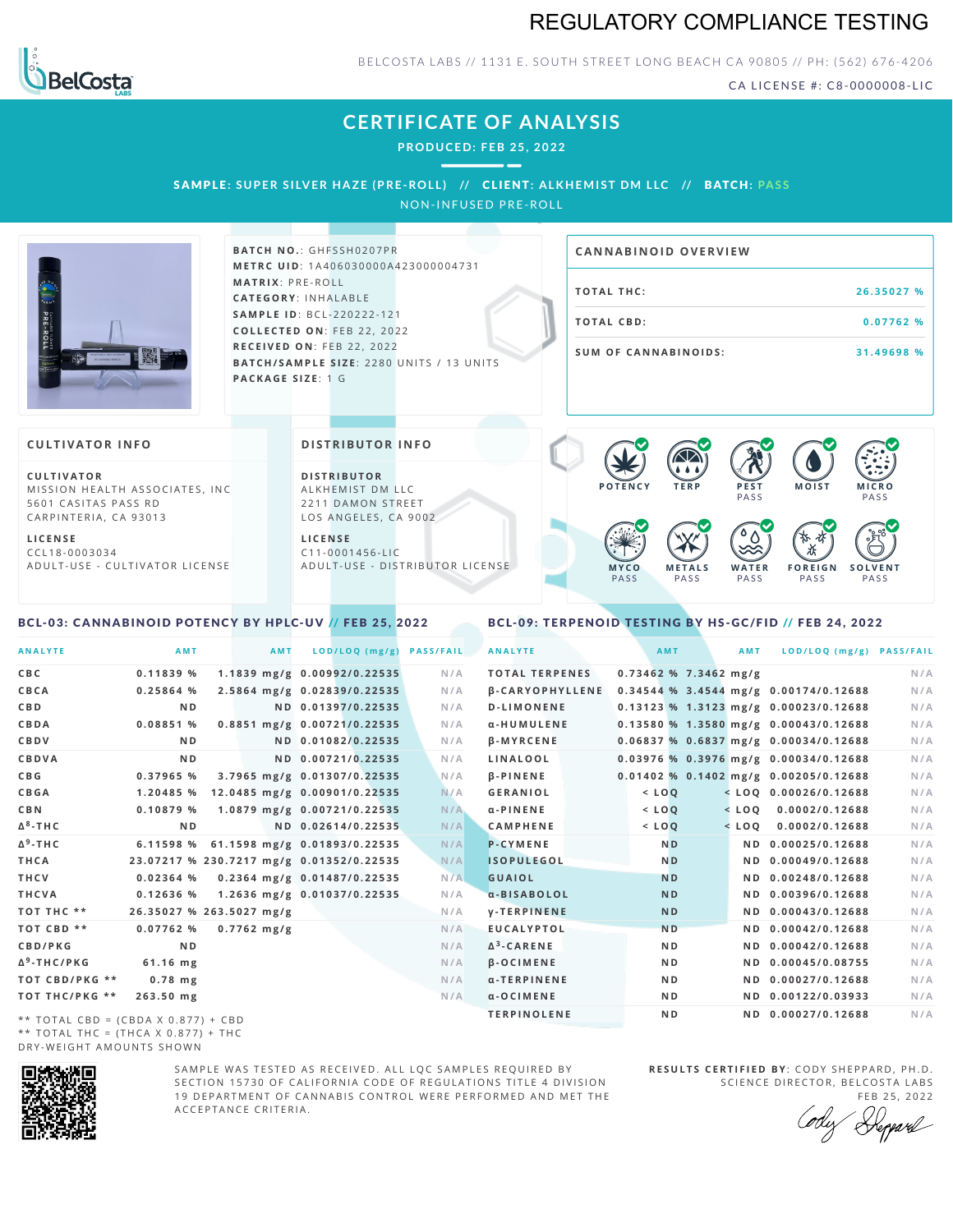# REGULATORY COMPLIANCE TESTING

#### <span id="page-1-0"></span>BCL-13: PESTICIDE TESTING BY GC/MS // FEB 24, 2022

| <b>ANALYTE</b>         | <b>LIMIT</b>  | $AMT(\mu g/g)$ | LOD/LOQ (µg/g) | <b>PASS/FAIL</b> |
|------------------------|---------------|----------------|----------------|------------------|
| <b>CAPTAN</b>          | $0.7 \mu g/g$ | N <sub>D</sub> | 0.01977/0.06   | <b>PASS</b>      |
| <b>CHLORDANE</b>       | Any amt       | N <sub>D</sub> |                | <b>PASS</b>      |
| <b>CHLORDANE CIS</b>   |               | ND.            | 0.01199/0.03   | N/A              |
| <b>CHLORDANE TRANS</b> |               | N <sub>D</sub> | 0.01082/0.03   | N/A              |
| <b>CHLORFENAPYR</b>    | Any amt       | N <sub>D</sub> | 0.01364/0.06   | <b>PASS</b>      |
|                        |               |                |                |                  |

| <b>ANALYTE</b>                      | LIMIT         | $AMT (\mu g/g)$ | LOD/LOQ (µg/g) | <b>PASS/FAIL</b> |
|-------------------------------------|---------------|-----------------|----------------|------------------|
| <b>CHLORPYRIFOS</b>                 | Any amt       | N <sub>D</sub>  | 0.01653/0.06   | <b>PASS</b>      |
| <b>DICHLORVOS</b>                   | Any amt       | N <sub>D</sub>  | 0.01165/0.06   | <b>PASS</b>      |
| <b>METHYL PARATHION</b>             | Any amt       | N <sub>D</sub>  | 0.00851/0.06   | <b>PASS</b>      |
| PENTACHLORONI-<br><b>TROBENZENE</b> | $0.1 \mu g/g$ | N <sub>D</sub>  | 0.01282/0.06   | <b>PASS</b>      |
|                                     |               |                 |                |                  |

## BCL-05: RESIDUAL PESTICIDE ANALYSIS BY LC-MS/MS ESI // FEB 24, 2022

| <b>ANALYTE</b>         |                  | LIMIT $AMT (\mu g/g)$ | LOD/LOQ (µg/g) | <b>PASS/FAIL</b> | <b>ANALYTE</b>       |                  | LIMIT AMT $(\mu g/g)$ | LOD/LOQ (µg/g) PASS/FAIL |             |
|------------------------|------------------|-----------------------|----------------|------------------|----------------------|------------------|-----------------------|--------------------------|-------------|
| <b>ABAMECTIN</b>       | $0.1 \mu g/g$    | N D                   | 0.01153/0.04   | <b>PASS</b>      | <b>MALATHION</b>     | $0.5 \mu g/g$    | N D                   | 0.00472/0.02             | <b>PASS</b> |
| <b>ACEPHATE</b>        | $0.1 \mu g/g$    | N D                   | 0.00368/0.02   | <b>PASS</b>      | <b>METALAXYL</b>     | $2 \mu g/g$      | N D                   | 0.00503/0.02             | PASS        |
| ACEQUINOCYL            | $0.1 \mu g/g$    | N D                   | 0.00417/0.02   | <b>PASS</b>      | <b>METHIOCARB</b>    | Any amt          | N D                   | 0.00503/0.02             | PASS        |
| <b>ACETAMIPRID</b>     | $0.1 \mu g/g$    | N D                   | 0.00464/0.02   | PASS             | METHOMYL             | 1 $\mu$ g/g      | N D                   | 0.00494/0.02             | PASS        |
| <b>ALDICARB</b>        | Any amt          | ND                    | 0.01109/0.04   | <b>PASS</b>      | <b>MEVINPHOS</b>     | Any amt          | N D                   |                          | PASS        |
| <b>AZOXYSTROBIN</b>    | $0.1 \mu g/g$    | N D                   | 0.00639/0.02   | <b>PASS</b>      | <b>MEVINPHOSI</b>    |                  | N D                   | 0.00163/0.0084           | N/A         |
| <b>BIFENAZATE</b>      | $0.1 \mu g/g$    | N D                   | 0.00355/0.02   | <b>PASS</b>      | <b>MEVINPHOS II</b>  |                  | N D                   | 0.00542/0.0316           | N/A         |
| <b>BIFENTHRIN</b>      | $3 \mu g/g$      | ND                    | 0.00473/0.04   | <b>PASS</b>      | MYCLOBUTANIL         | $0.1 \mu g/g$    | N D                   | 0.00867/0.04             | PASS        |
| <b>BOSCALID</b>        | $0.1 \mu g/g$    | N D                   | 0.00494/0.02   |                  | PASS NALED           | 0.1 µg/g         | N D                   | 0.00328/0.02             | PASS        |
| CARBARYL               | $0.5 \, \mu g/g$ | N D                   | 0.00295/0.02   | PASS             | OXAMYL               | $0.5 \, \mu g/g$ | N D                   | 0.00455/0.02             | PASS        |
| CARBOFURAN             | Any amt          | N D                   | 0.00613/0.02   | PASS             | PACLOBUTRAZOL        | Any amt          | N D                   | 0.00714/0.04             | PASS        |
| CHLORANTRANIL-         | $10 \mu g/g$     | N D                   | 0.00697/0.04   | PASS             | <b>PERMETHRIN</b>    | $0.5 \mu g/g$    | N D                   |                          | PASS        |
| <b>IPROLE</b>          |                  |                       |                |                  | PERMETHRIN CIS       |                  | N D                   | 0.00237/0.0082           | N/A         |
| <b>CLOFENTEZINE</b>    | $0.1 \mu g/g$    | N D                   | 0.0054/0.02    | <b>PASS</b>      | PERMETHRIN TRANS     |                  | N D                   | 0.00245/0.0118           | N/A         |
| COUMAPHOS              | Any amt          | N D                   | 0.00215/0.02   | <b>PASS</b>      | <b>PHOSMET</b>       | $0.1 \mu g/g$    | N D                   | 0.0043/0.02              | PASS        |
| CYFLUTHRIN             | $2 \mu g/g$      | N D                   | 0.05508/0.2    | <b>PASS</b>      | PIPERONYLBUTO-       | $3 \mu g/g$      | N D                   | 0.00247/0.02             | PASS        |
| <b>CYPERMETHRIN</b>    | $1 \mu g/g$      | N D                   | 0.00556/0.04   | <b>PASS</b>      | XIDE                 |                  |                       |                          |             |
| <b>DAMINOZIDE</b>      | Any amt          | N D                   | 0.00227/0.04   | PASS             | <b>PRALLETHRIN</b>   | $0.1 \mu g/g$    | N D                   | 0.00392/0.02             | PASS        |
| <b>DIAZINON</b>        | $0.1 \mu g/g$    | N D                   | 0.00487/0.02   | <b>PASS</b>      | PROPICONAZOLE        | $0.1 \mu g/g$    | N D                   | 0.0024/0.02              | PASS        |
| <b>DIMETHOATE</b>      | Any amt          | N D                   | 0.00354/0.02   | <b>PASS</b>      | <b>PROPOXUR</b>      | Any amt          | N D                   | 0.00374/0.02             | PASS        |
| <b>DIMETHOMORPH</b>    | $2 \mu g/g$      | N D                   |                | <b>PASS</b>      | <b>PYRETHRINS</b>    | $0.5 \mu g/g$    | N D                   | 0.00726/0.04             | PASS        |
| <b>DIMETHOMORPH I</b>  |                  | N D                   | 0.00109/0.0078 | N/A              | <b>PYRIDABEN</b>     | $0.1 \mu g/g$    | N D                   | 0.0034/0.02              | PASS        |
| <b>DIMETHOMORPH II</b> |                  | ND                    | 0.0015/0.0122  | N/A              | <b>SPINETORAM</b>    | $0.1 \mu g/g$    | N D                   |                          | PASS        |
| <b>ETHOPROPHOS</b>     | Any amt          | N D                   | 0.0041/0.02    | <b>PASS</b>      | <b>SPINETORAM J</b>  |                  | N D                   | 0.00329/0.016            | N/A         |
| <b>ETOFENPROX</b>      | Any amt          | N D                   | 0.00274/0.02   | <b>PASS</b>      | <b>SPINETORAM L</b>  |                  | N D                   | 0.00157/0.016            | N/A         |
| <b>ETOXAZOLE</b>       | $0.1 \mu g/g$    | N D                   | 0.00385/0.02   | PASS             | <b>SPINOSAD</b>      | $0.1 \mu g/g$    | N D                   |                          | PASS        |
| <b>FENHEXAMID</b>      | $0.1 \mu g/g$    | N D                   | 0.01055/0.02   | <b>PASS</b>      | SPINOSAD A           |                  | N D                   | 0.00205/0.01438          | N/A         |
| <b>FENOXYCARB</b>      | Any amt          | ND.                   | 0.00175/0.02   | <b>PASS</b>      | SPINOSAD D           |                  | N D                   | 0.00104/0.00498          | N/A         |
| <b>FENPYROXIMATE</b>   | 0.1 µg/g         | N D                   | 0.00481/0.02   | <b>PASS</b>      | SPIROMESIFEN         | 0.1 µg/g         | N D                   | 0.00944/0.04             | PASS        |
| <b>FIPRONIL</b>        | Any amt          | N D                   | 0.00478/0.02   | PASS             | <b>SPIROTETRAMAT</b> | $0.1 \, \mu g/g$ | N D                   | 0.00208/0.02             | PASS        |
| FLONICAMID             | $0.1 \mu g/g$    | N D                   | 0.00398/0.02   | PASS             | <b>SPIROXAMINE</b>   | Any amt          | N D                   | 0.00344/0.02             | PASS        |
| <b>FLUDIOXONIL</b>     | $0.1 \mu g/g$    | N D                   | 0.01369/0.04   | PASS             | <b>TEBUCONAZOLE</b>  | $0.1 \mu g/g$    | N D                   | 0.00816/0.04             | PASS        |
| HEXYTHIAZOX            | $0.1 \mu g/g$    | N D                   | 0.00297/0.02   | PASS             | <b>THIACLOPRID</b>   | Any amt          | N D                   | 0.0039/0.02              | PASS        |
| <b>IMAZALIL</b>        | Any amt          | N D                   | 0.0056/0.02    | PASS             | <b>THIAMETHOXAM</b>  | $5 \mu g/g$      | N D                   | 0.00358/0.02             | PASS        |
| <b>IMIDACLOPRID</b>    | 5 µg/g           | N D                   | 0.00645/0.02   | <b>PASS</b>      | TRIFLOXYSTROB-<br>ΙN | $0.1 \mu g/g$    | N D                   | 0.00421/0.02             | PASS        |
| KRESOXIM-<br>METHYL    | $0.1 \mu g/g$    | N D                   | 0.00339/0.02   | PASS             |                      |                  |                       |                          |             |